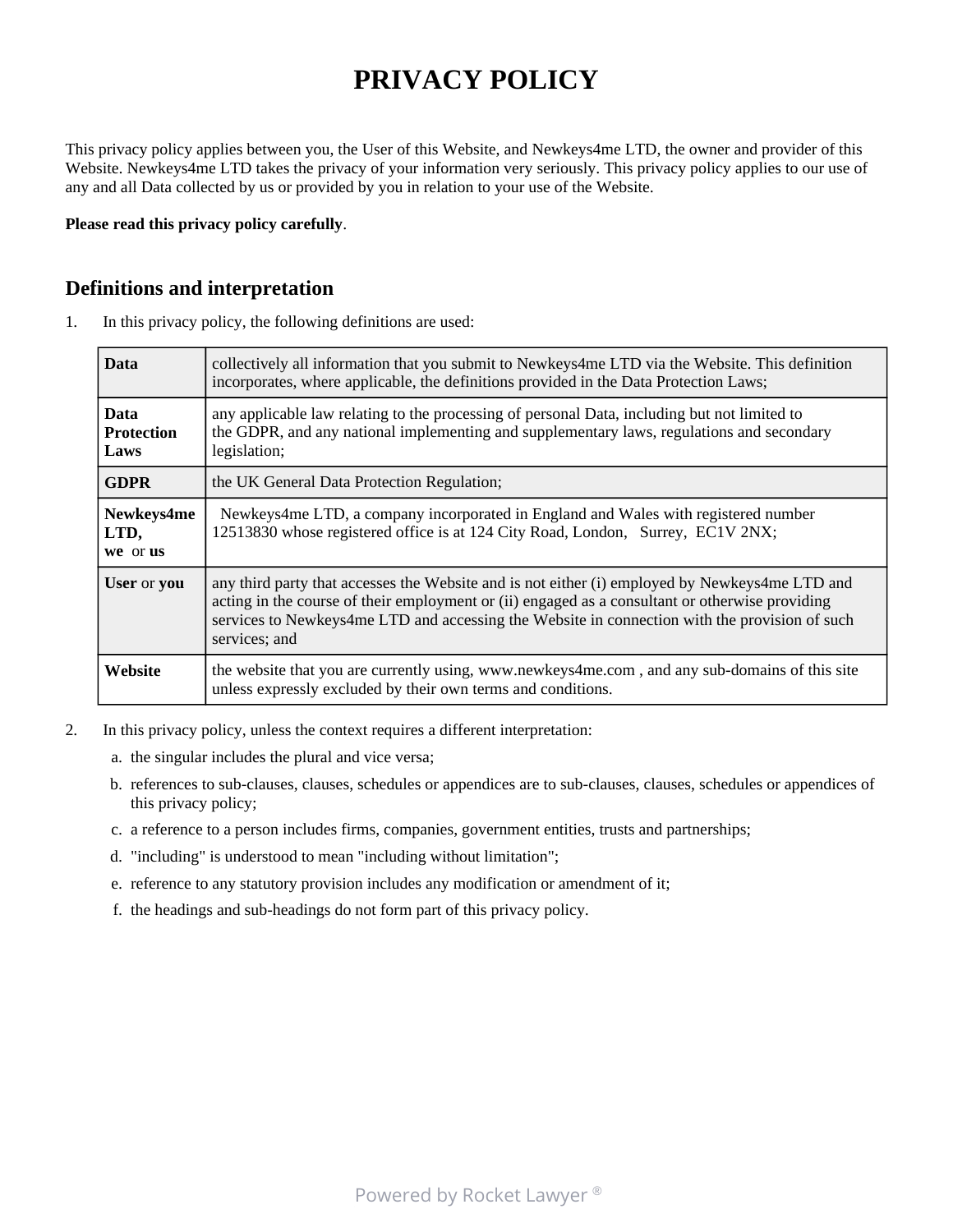# **Scope of this privacy policy**

- 3. This privacy policy applies only to the actions of Newkeys4me LTD and Users with respect to this Website. It does not extend to any websites that can be accessed from this Website including, but not limited to, any links we may provide to social media websites.
- 4. For purposes of the applicable Data Protection Laws, Newkeys4me LTD is the "data controller". This means that Newkeys4me LTD determines the purposes for which, and the manner in which, your Data is processed.

## **Data collected**

5. We may collect the following Data, which includes personal Data, from you:

- a. name;
- b. contact Information such as email addresses and telephone numbers;

in each case, in accordance with this privacy policy.

## **How we collect Data**

- 6. We collect Data in the following ways:
	- a. data is given to us by you; and
	- b. data is collected automatically.

#### **Data that is given to us by you**

- 7. Newkeys4me LTD will collect your Data in a number of ways, for example:
	- a. when you contact us through the Website, by telephone, post, e-mail or through any other means;
	- b. when you register with us and set up an account to receive our products/services;
	- c. when you make payments to us, through this Website or otherwise;
	- d. when you elect to receive marketing communications from us;
	- e. when you use our services;

in each case, in accordance with this privacy policy.

#### **Data that is collected automatically**

- 8. To the extent that you access the Website, we will collect your Data automatically, for example:
	- a. we automatically collect some information about your visit to the Website. This information helps us to make improvements to Website content and navigation, and includes your IP address, the date, times and frequency with which you access the Website and the way you use and interact with its content.

#### **Our use of Data**

- 9. Any or all of the above Data may be required by us from time to time in order to provide you with the best possible service and experience when using our Website. Specifically, Data may be used by us for the following reasons:
	- a. internal record keeping;
	- b. transmission by email of marketing materials that may be of interest to you;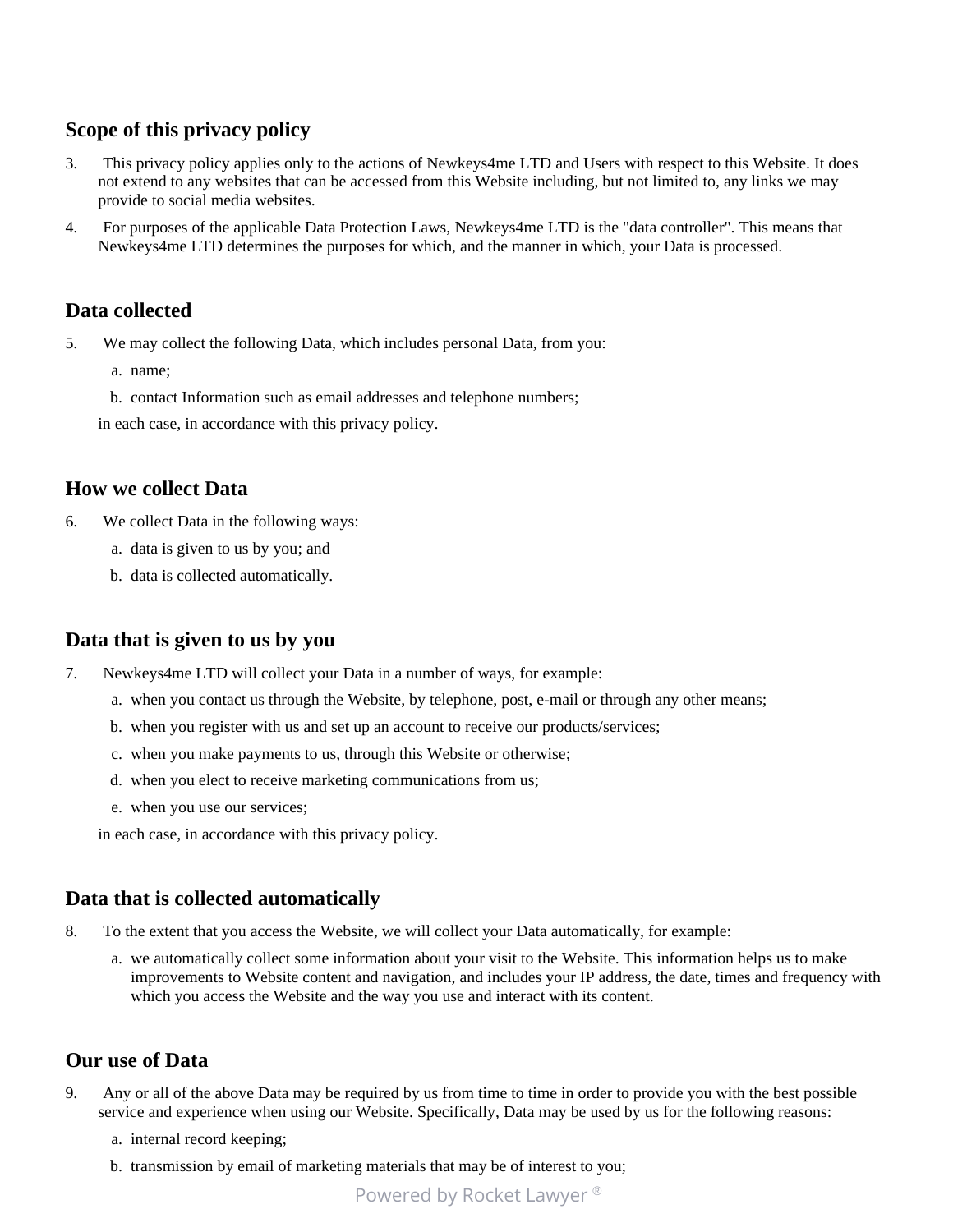in each case, in accordance with this privacy policy.

- 10. We may use your Data for the above purposes if we deem it necessary to do so for our legitimate interests. If you are not satisfied with this, you have the right to object in certain circumstances (see the section headed "Your rights" below).
- 11. For the delivery of direct marketing to you via e-mail, we'll need your consent, whether via an opt-in or soft-opt-in:
	- a. soft opt-in consent is a specific type of consent which applies when you have previously engaged with us (for example, you contact us to ask us for more details about a particular product/service, and we are marketing similar products/services). Under "soft opt-in" consent, we will take your consent as given unless you opt-out.
	- b. for other types of e-marketing, we are required to obtain your explicit consent; that is, you need to take positive and affirmative action when consenting by, for example, checking a tick box that we'll provide.
	- c. if you are not satisfied with our approach to marketing, you have the right to withdraw consent at any time. To find out how to withdraw your consent, see the section headed "Your rights" below.
- 12. When you register with us and set up an account to receive our services, the legal basis for this processing is the performance of a contract between you and us and/or taking steps, at your request, to enter into such a contract.

#### **Who we share Data with**

- 13. We may share your Data with the following groups of people for the following reasons:
	- a. our employees, agents and/or professional advisors for buyer, seller, tenant and landlord registration so we can identify their needs and tailor our services accordingly;
	- b. third party service providers who provide services to us which require the processing of personal data our third party providers are property solicitors and mortgage advisors.;

in each case, in accordance with this privacy policy.

#### **Keeping Data secure**

- 14. We will use technical and organisational measures to safeguard your Data, for example:
	- a. access to your account is controlled by a password and a user name that is unique to you.
	- b. we store your Data on secure servers.
- 15. Technical and organisational measures include measures to deal with any suspected data breach. If you suspect any misuse or loss or unauthorised access to your Data, please let us know immediately by contacting us via this e-mail address: jamie@newkeys4me.com.
- 16. If you want detailed information from Get Safe Online on how to protect your information and your computers and devices against fraud, identity theft, viruses and many other online problems, please visit www.getsafeonline.org. Get Safe Online is supported by HM Government and leading businesses.

#### **Data retention**

- 17. Unless a longer retention period is required or permitted by law, we will only hold your Data on our systems for the period necessary to fulfil the purposes outlined in this privacy policy or until you request that the Data be deleted.
- 18. Even if we delete your Data, it may persist on backup or archival media for legal, tax or regulatory purposes.

## **Your rights**

19. You have the following rights in relation to your Data: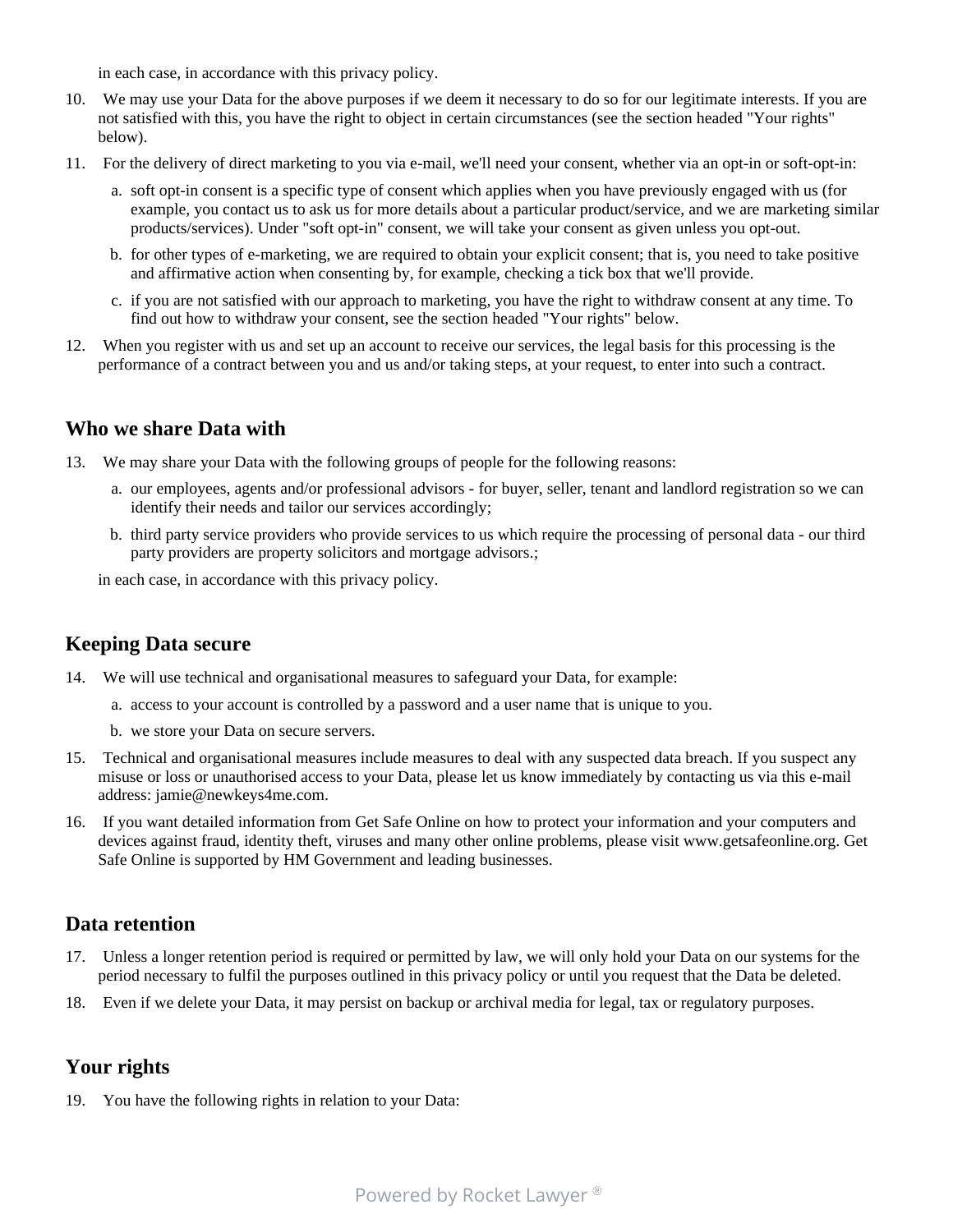- a. **Right to access** the right to request (i) copies of the information we hold about you at any time, or (ii) that we modify, update or delete such information. If we provide you with access to the information we hold about you, we will not charge you for this, unless your request is "manifestly unfounded or excessive." Where we are legally permitted to do so, we may refuse your request. If we refuse your request, we will tell you the reasons why.
- b. **Right to correct** the right to have your Data rectified if it is inaccurate or incomplete.
- c. **Right to erase** the right to request that we delete or remove your Data from our systems.
- d. **Right to restrict our use of your Data** the right to "block" us from using your Data or limit the way in which we can use it.
- e. **Right to data portability** the right to request that we move, copy or transfer your Data.
- f. **Right to object** the right to object to our use of your Data including where we use it for our legitimate interests.
- 20. To make enquiries, exercise any of your rights set out above, or withdraw your consent to the processing of your Data (where consent is our legal basis for processing your Data), please contact us via this e-mail address: jamie@newkeys4me.com.
- 21. If you are not satisfied with the way a complaint you make in relation to your Data is handled by us, you may be able to refer your complaint to the relevant data protection authority. For the UK, this is the Information Commissioner's Office (ICO). The ICO's contact details can be found on their website at https://ico.org.uk/.
- 22. It is important that the Data we hold about you is accurate and current. Please keep us informed if your Data changes during the period for which we hold it.

#### **Links to other websites**

23. This Website may, from time to time, provide links to other websites. We have no control over such websites and are not responsible for the content of these websites. This privacy policy does not extend to your use of such websites. You are advised to read the privacy policy or statement of other websites prior to using them.

## **Changes of business ownership and control**

- 24. Newkeys4me LTD may, from time to time, expand or reduce our business and this may involve the sale and/or the transfer of control of all or part of Newkeys4me LTD. Data provided by Users will, where it is relevant to any part of our business so transferred, be transferred along with that part and the new owner or newly controlling party will, under the terms of this privacy policy, be permitted to use the Data for the purposes for which it was originally supplied to us.
- 25. We may also disclose Data to a prospective purchaser of our business or any part of it.
- 26. In the above instances, we will take steps with the aim of ensuring your privacy is protected.

## **General**

- 27. You may not transfer any of your rights under this privacy policy to any other person. We may transfer our rights under this privacy policy where we reasonably believe your rights will not be affected.
- 28. If any court or competent authority finds that any provision of this privacy policy (or part of any provision) is invalid, illegal or unenforceable, that provision or part-provision will, to the extent required, be deemed to be deleted, and the validity and enforceability of the other provisions of this privacy policy will not be affected.
- 29. Unless otherwise agreed, no delay, act or omission by a party in exercising any right or remedy will be deemed a waiver of that, or any other, right or remedy.
- 30. This Agreement will be governed by and interpreted according to the law of England and Wales. All disputes arising under the Agreement will be subject to the exclusive jurisdiction of the English and Welsh courts.

## **Changes to this privacy policy**